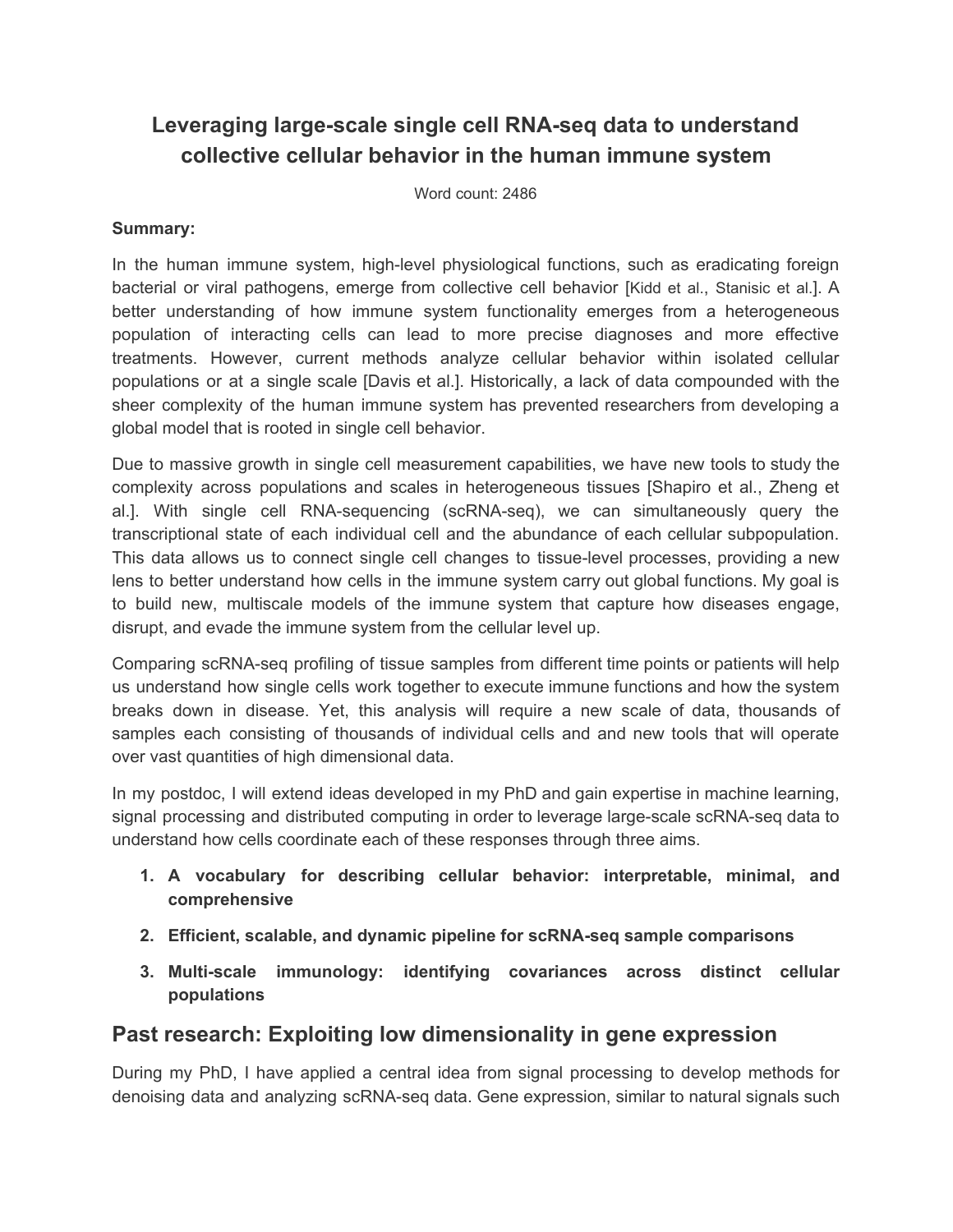as audio and images, has an inherent low dimensionality to it. While natural images can be broken down into a combination of a relatively small number of wavelets, gene expression can be well represented as a linear combination of "transcriptional programs" or groups of covarying genes.

My work focused on developing analytical methods that exploit the inherent low dimensionality in gene expression for two specific applications: enabling inexpensive, higher throughput RNA-seq measurements and developing methods to compare heterogeneous tissue samples.

# **Exploiting low dimensionality in gene expression to enable massively multiplexed experiments**

RNA-seq users are faced with a choice of how to allocate limited sequencing resources. They are faced with a tradeoff between sequencing depth and sample throughput (Figure 1). To characterize this tradeoff and understand how increasing measurement throughput affected information that could ultimately be extracted from the data, we derived an analytical model that identified which variables are important in accurately computing transcriptional programs. Our model revealed an unintuitive quantity that enabled extraction of useful biological information even when sample multiplexing was increased 100-fold.



Figure 1. Left: Due to the fixed capacity of sequencing machines there is a tradeoff between sample *multiplexing and sequencing depth. Right: Dominant transcriptional programs, which capture much of the total variance within a gene expression matrix, are accurately extracted at low sequencing depths while transcriptional programs that capture less variance are extracted with higher error at the same depth. [Heimberg et al. 2016]*

We used a perturbation theory model to identify how sampling noise affects the gene expression programs, such as principal components, extracted from a dataset. The analytical framework identified the spectral properties of the data, the eigenvalues of the gene expression covariance matrix, to directly determined how accurately the transcriptional programs could be extracted. The more total variance captured within a single transcriptional program, the less sequencing depth required to reliably extract the transcriptional program (Figure 1).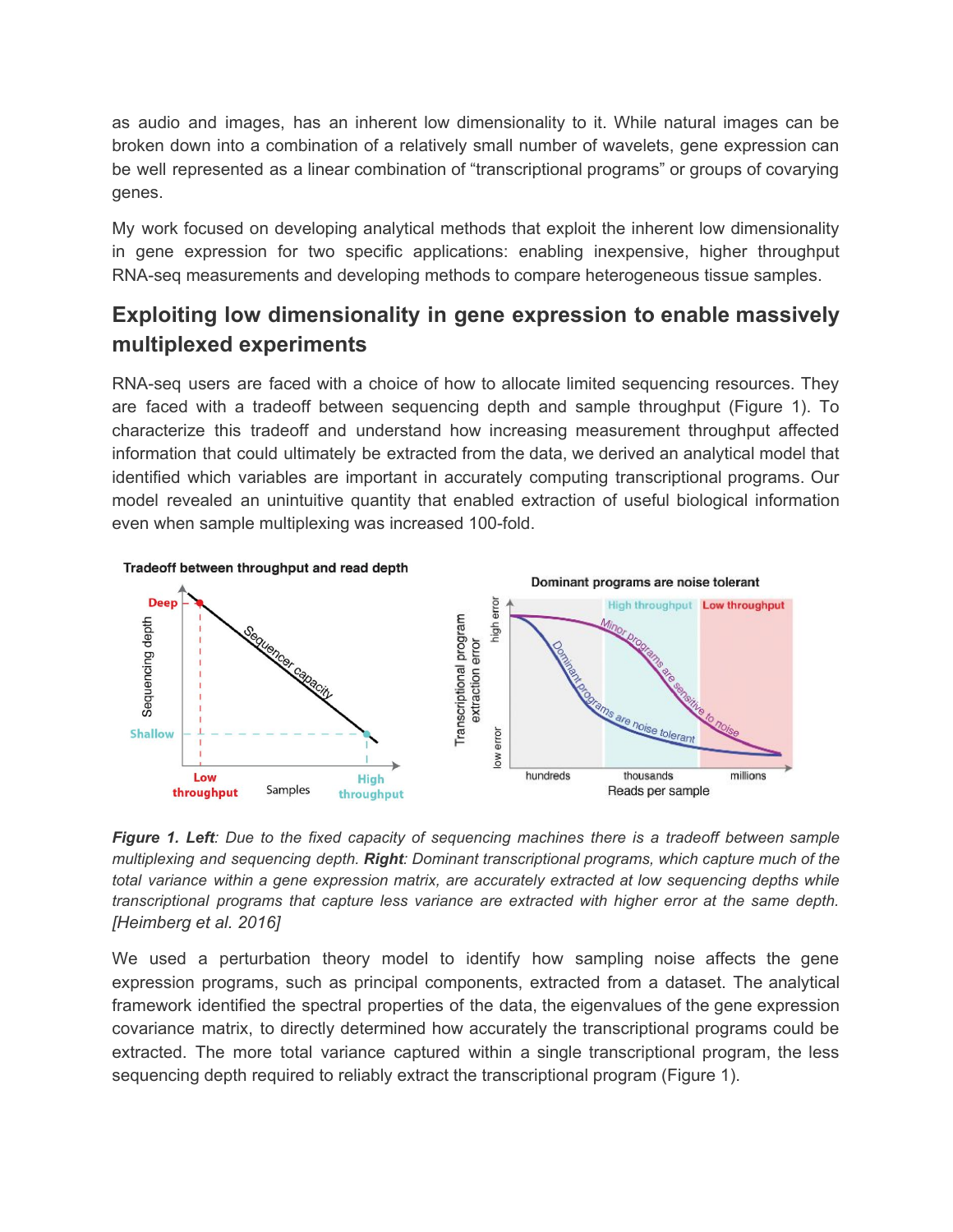Simulating sequencing noise on gene expression datasets revealed that in many cases you could increase sample measurement throughput 100-fold. Out of the ~350 gene expression datasets tested, the vast majority of the variance of each one was captured within a few transcriptional programs and at 1% of conventional sequencing depths. By combining the analytical model with typical parameters found from surveying public data, we accurately predicted the sequencing depth to recover the transcriptional programs that represent even minor changes in gene expression.

**Impact**: Our analytical framework identified the factors which determine the appropriate RNA-seq multiplexing throughput for a desired analytical resolution.



Figure 2. Top: Cell type classification accuracy in neurons as a function of transcripts counted per cell *with scRNA-seq. Bottom: Cell types are classified by regions in principal component space. At low depths, many cells are incorrectly assigned to regions (denoted by overlap of colors). At 1000 transcripts per cell, the precision in mapping cells into principal component space is sufficient for high accuracy classification. [Heimberg et al. 2016]*

# **Enabling comparisons between patient samples with scRNA-seq with new analyses**

scRNA-seq provides a powerful lens to study physiological processes taking place in heterogeneous tissues between patient samples. However, due to the complexity and multi-scale nature of immune system, we currently lack the methods to compare macroscopic properties of the immune system across samples. My current project is to develop computational tools that enable us to identify which biological processes differ in specific cellular populations.

Using scRNA-seq to compare patient samples comes with challenges from measurement noise, high dimensionality, and a lack of mapping between cells from different samples. To overcome these challenges, we developed a probabilistic "feature space" analysis to construct a statistical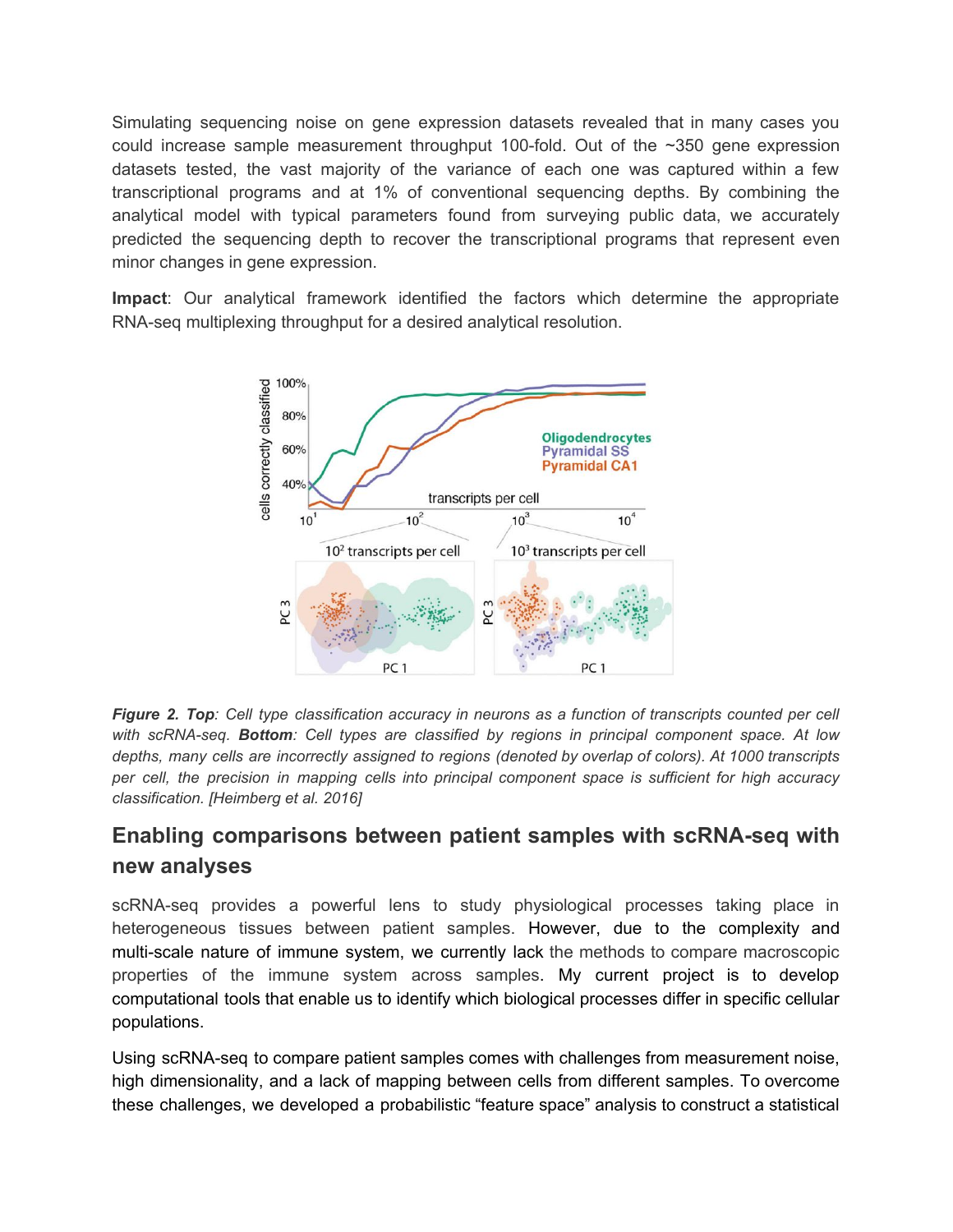portrait of the immune system (Figure 2). We first map cells to a common low dimensional space using a dictionary of gene expression features collected from thousands of publicly available gene expression profiles. Once in a common low dimensional space, we can apply machine learning methods, such as principal component analysis, random forests and neural networks to find regions in feature space that are enriched for different patient samples.

When we applied this analysis to publicly available patient samples containing bone marrow samples from Acute Myeloid Leukemia (AML) patients [Zheng et al.], we were able to find patient specific signatures of cancer initiation and cancer progression. Our analyses found that in one patient, a population of red blood cell precursors had dramatically expanded and each cell shared a nearly identical gene expression profile, most likely as a consequence of a cancerous clonal expansion. Many of these cells had turned off expression exterior protein identification markers, Human Leukocyte Antigens, helping these cancerous cells to evade immune detection [Hicklin et al.]. In another patient, their hematopoietic stem cells were not terminally differentiating into appropriate myeloid cell types. Only by linking cellular population counts with each cell's' gene expression profile, were we able to extract biological insight on the differences of these two AML patients.

**Impact:** The feature-space framework will be able to take on these data-intensive questions because will be able to scale well with the data as it does not require any large matrix decompositions and will be amenable to distributing its most computational intensive steps.



*Figure 3. A) A series of scRNA-seq datasets sampled from human bone marrow. B) A feature dictionary is generated by extracting and collecting features from hundreds of individual gene expression datasets. C) Individual cells are projected into a subspace of the feature dictionary. The features which determine*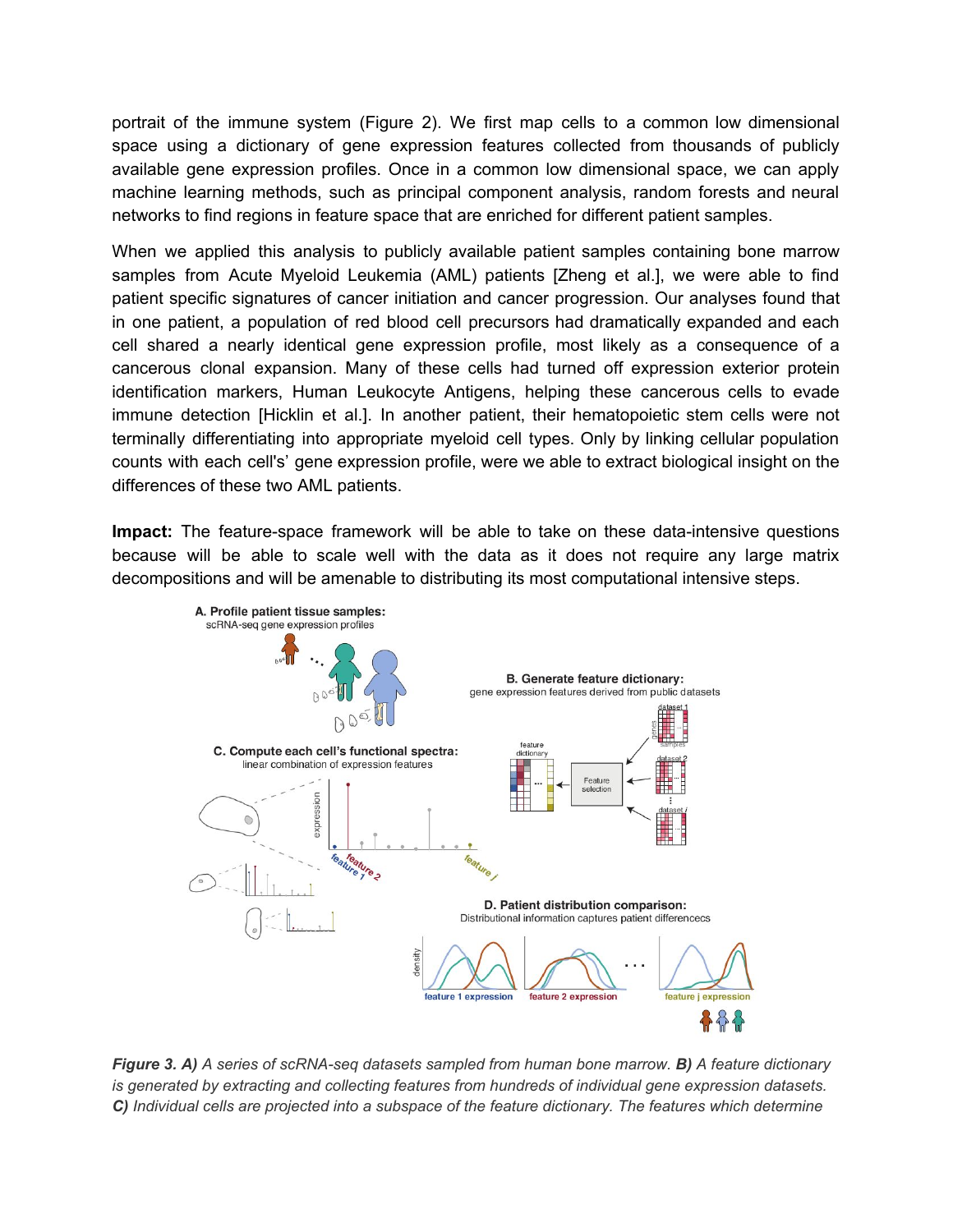*the subspace is are identified through a feature selection step. D) Donors have unique distributions of feature expression levels of all of their cells.*

# **Future research: Towards multiscale modeling of the human immune system**

Researchers have been isolating populations of cells and searching for differences between patients that explain disease heterogeneity for decades. While some of these efforts have been successful, variability in patient response to treatment remains unexplained. In Rheumatoid Arthritis, for example, different drugs target different aspects of the immune system, yet we are unable to predict which ones will be effective for a patient. By studying drug response in the context of the collective behavior of the immune system, we may be able to gain broader understanding of what makes these drugs effective for specific patient populations. In my post-doc, I will generate systems level models of the immune system to identify predictors for patient responses and disease status.

scRNA-seq now enables us to characterize cellular behavior within heterogeneity within tissue samples. My previous research serves as a proof of concept, demonstrating a method that is able to automatically identify differences between individuals. Scaling the analysis with data will allow us to address new questions, such as how cellular populations in the immune system coordinate gene expression to perform sophisticated tasks.

As publicly available scRNA-seq data accumulates, the scope and scale of data will be sufficient to generate systems level immune models for interpreting variability in health and disease. To generate such models, I will describe the complete vocabulary of cell's transcriptional states, create a public resource of aggregated patient samples for comparisons, and analyze cellular populations across patients to see how coordinated activity between immune cell types affects disease status and patient outcomes.

# **1. A new vocabulary for describing cellular behavior: interpretable, minimal, and comprehensive**

As developed in my PhD work, in order to analyze scRNA-data from multiple patient samples, we compare them in a common reduced dimensionality subspace. We select a small set of vectors from a gene expression feature dictionary to generate a low dimensional approximation of the data. In Aim 1, I will create a dictionary of gene expression features, with particular focus on three aspects that are fundamental to making this dictionary useful for downstream analyses.

**Comprehensive:** To generate a complete dictionary, I will extract transcriptional features from massive public gene expression repositories such as Gene Expression Omnibus [Edgar et al.] and the Cell Atlas projects [Regev et al.]. Some of these features will represent cellular identity,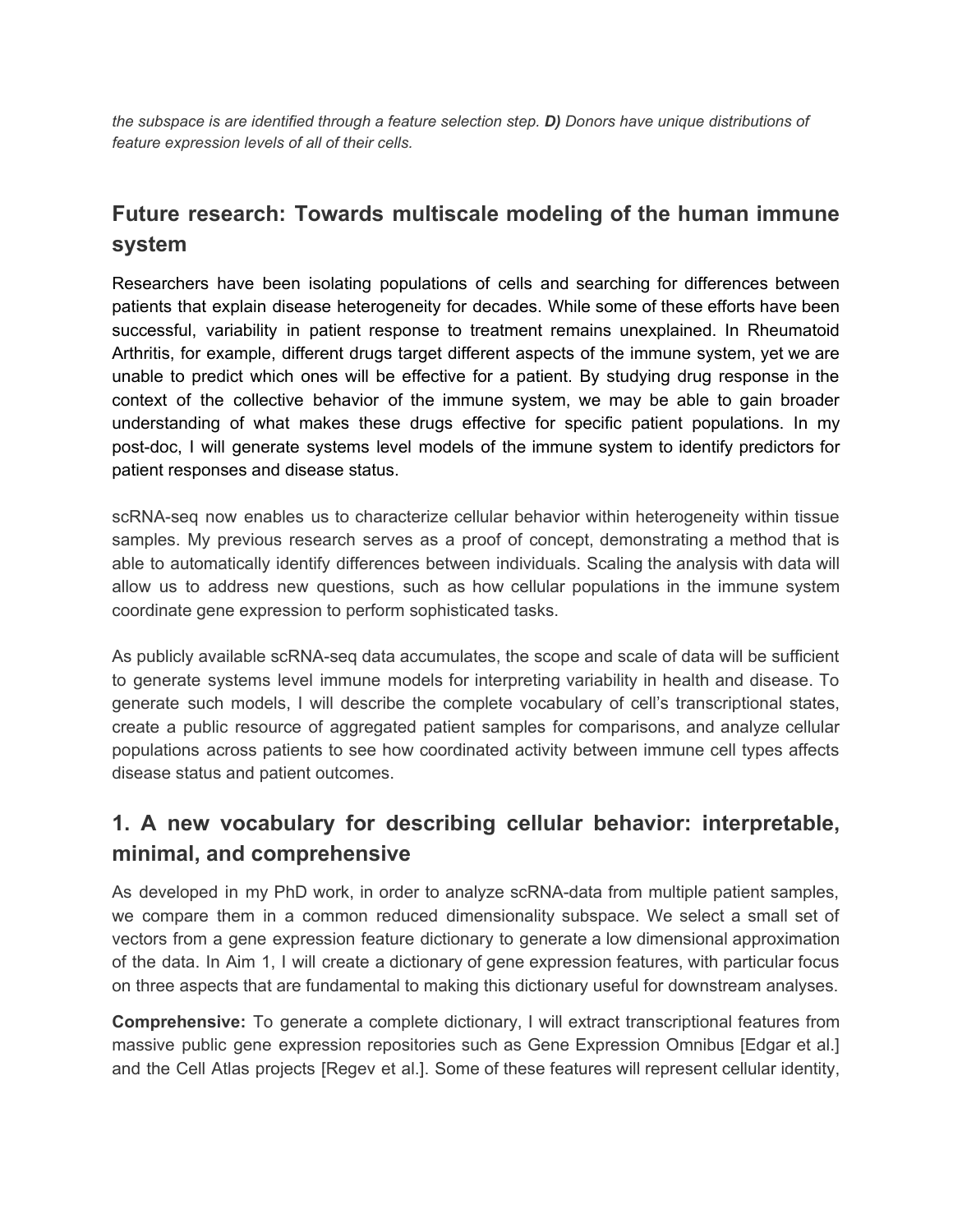allowing me to break out individual cellular populations by conditioning on these feature levels, while others will represent transient transcriptional processes.

**Interpretable:** As data scales, the richness of interpretation of results is paramount. I will compare the top genes in features to curated gene lists, searching for known functionalities [Subramaniam et al.]. By mining experimental metadata from genetic and chemical perturbation studies, I will be able to add functional information to each transcriptional program.

**Minimal:** To enable unambiguous downstream interpretation, I will remove redundant and uninformative features. I will downsample dictionary features, to identify which features can be removed without introducing error into the low dimensional representation of each cell's gene expression profile. Only features that represent a large amount of variance within other experiments will be kept in the dictionary.

**Impact:** Instead of re-interpreting the results for each new dataset, we can employ this universal cellular vocabulary to describe each cell's gene expression laying the foundation for new, large scale analyses of scRNA-seq of heterogeneous tissues.

# **2. Efficient, scalable, and dynamic pipeline for scRNA-seq sample comparisons**

Because each scRNA-seq dataset is 10<sup>4</sup>-10<sup>5</sup> times bigger than one from bulk RNA-seq, new technical challenges arise. In Aim 2 I will develop a computational pipeline which will enable me to use thousands of public scRNA-seq data in my analysis. One of the challenges will be in efficiently implementing these algorithms, scaling smoothly when I need to distribute computation, and dynamically incorporating new data as it becomes available.

**Data:** Through an established collaboration with the Marson and Ye labs here at UCSF, we will collect our own patient samples. I will complement this data with published data from other research labs. If growth of scRNA-seq datasets is similar to microarrays, public repositories will grow to contain tens of terabytes of processed data within the next few years.

**Algorithm:** The algorithm that we have already developed projects all cells into a common low dimensional space. To find a suitable representative space we use LASSO [Tibshirani], to find a small set of feature vectors from the dictionary which accurately represent all single cells. This reduced data will contain a features by cells matrix for each sample.

**Implementation:** Each cell's representation can be handled independently. Therefore, this task is highly parallelizable. As the data grows, we can use Spark, MPI or other platforms to scale data processing. Once reduced to a low dimensionality, the data can be stored in memory and hosted on a server for researchers' benefit.

**Impact:** A pipeline to reduce the large and high dimensional data into space small enough to be stored into memory will allow for further analyses to be run. Once aggregated, the data will become available to the community as a useful resource for their own studies.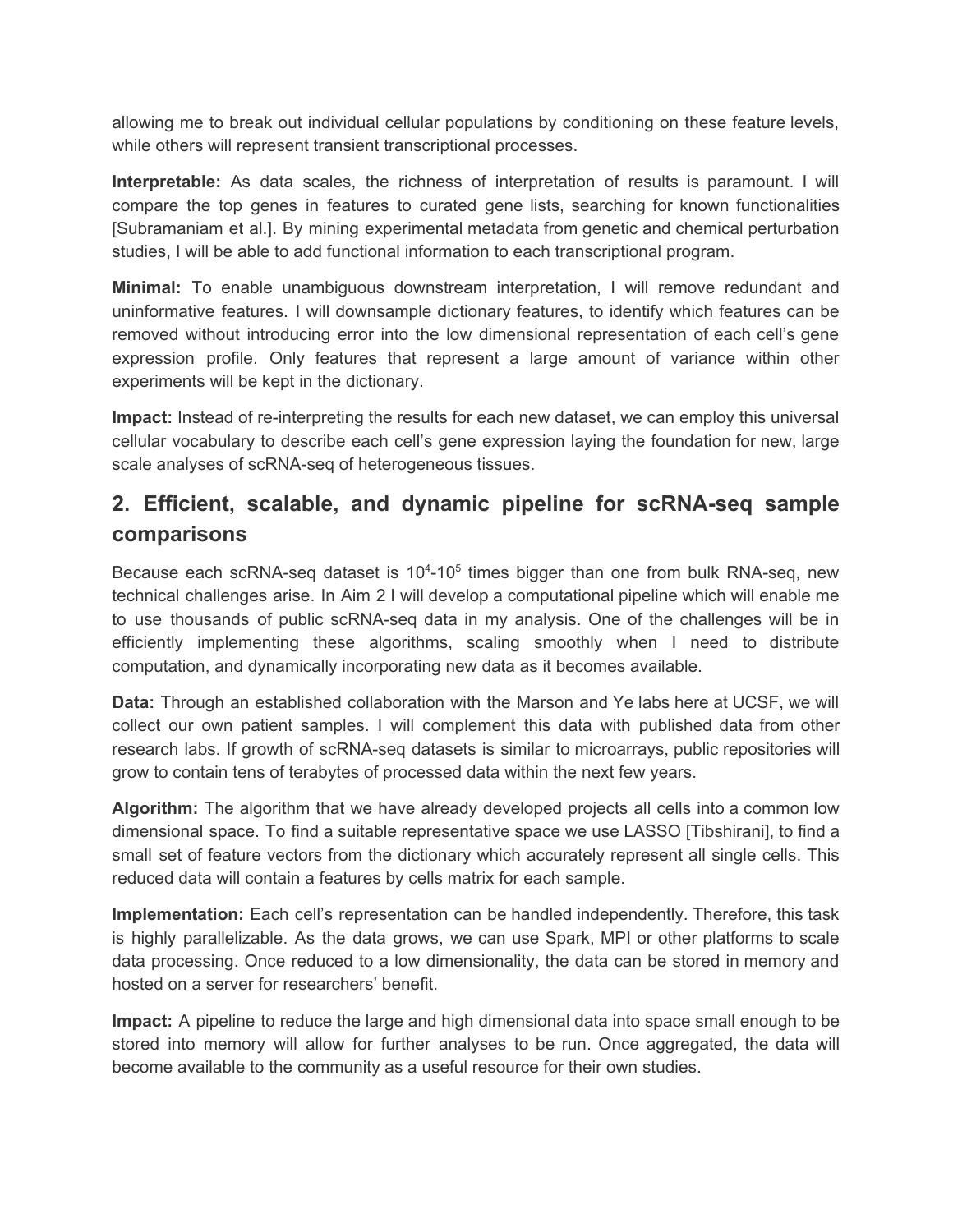# **3. Multi-scale immunology: identifying covariances across distinct cellular populations**

In the immune system cells physical interactions and cytokine signalling between cells are essential for proper immune function. Using the low dimensional representations of individual cells established in Aim 1 and 2, I will train machine learning models to identify combinations of gene expression features that covary across cell types as a result of these interactions and study how they behave in disease.

**Machine learning model:** I will use machine learning models to identify how distributions of cellular features within populations combine to affect the immune response to disease and drugs. After projecting each cell into a low dimensional space, I can compile feature distributions for each individual patient for each cell type. I will feed these into decision trees and neural networks and train them to predict disease activity scores and whether a treatment was effective for a patient.

Interpretable models such as decision trees can be analyzed to understand how gene expression features between cell types are combined to have predictive power. Insight gained from the models can be used to identify combinations of gene expression markers to be used as complex biomarkers. Conversely, neural networks performance, will most likely be better and therefore may be useful as a diagnostic tool for patients.

**Validation:** To validate this model I will use data from patients who have received treatment for the disease. I will test whether in response to drugs, the patient samples have gained or lost key covariates that are predictive of disease activity. This will help us understand the effect that drugs targeting specific gene expression pathways have on the immune system as a whole.

**Impact:** Identifying modes communication between cellular populations are known within the immune system and understanding how these change in disease will provide new insight into how the immune system is overcome in disease and can lead to new biomarkers for diagnosis and patient stratification.

#### **References:**

- 1. Davis, Mark M. Systems immunology: just getting started. Nature Immunology, 2017
- 2. Edgar, Ron et al. Gene Expression Omnibus: NCBI gene expression and hybridization array data repository. Nucleic Acids Research, 2002
- 3. Heimberg, Graham et al. Low dimensionality in gene expression data enables the accurate extraction of transcriptional programs from shallow sequencing. Cell Systems, 2016
- 4. Hicklin, Daniel J. et al. HLA class I antigen downregulation in human cancers: T-cell immunotherapy revives an old story. Molecular Medicine Today, 1999
- 5. Kidd, Brian A et al. Unifying immunology with informatics and multiscale biology. Nature Immunology, 2014
- 6. Regev, Aviv, et al. The human cell atlas. BioRxiv, 2017